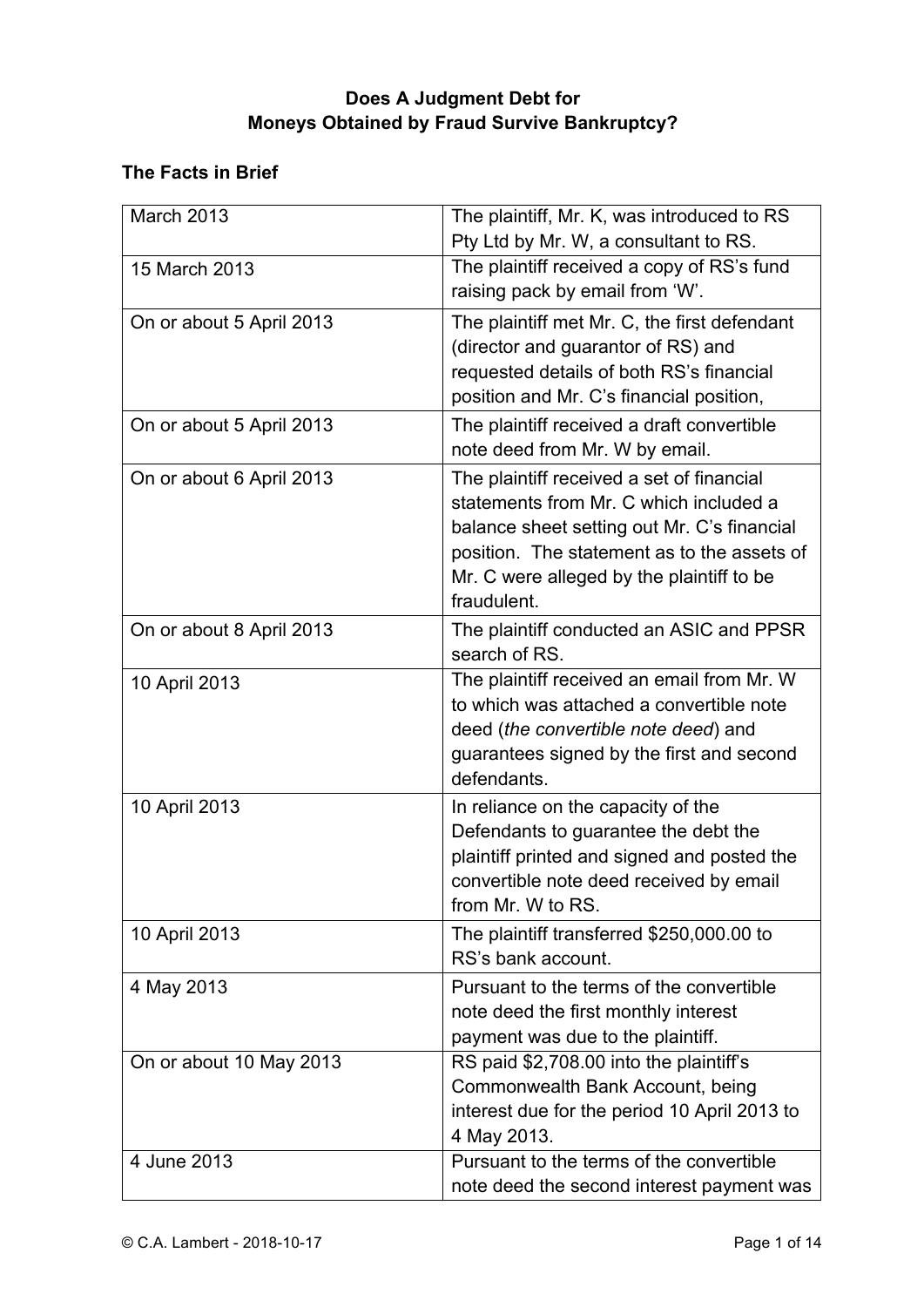|                         | due to the plaintiff no payment was             |
|-------------------------|-------------------------------------------------|
|                         | received nor any monthly interest payment       |
|                         | thereafter.                                     |
| 1 April 2014            | Statement of claim filed in the District Court  |
|                         | of NSW                                          |
| 4 April 2014            | Pursuant to the terms of the convertible        |
|                         | note deed the final interest payment was        |
|                         | due to the plaintiff.                           |
| On or about 6 June 2014 | The plaintiff filed a notice of motion for      |
|                         | default judgment against the first defendant    |
|                         | was filed at the District Court of NSW.         |
| 30 June 2014            | The second defendant filed a defence at         |
|                         | the District Court of NSW.                      |
| On 20 August 2014       | The First Defendant, Brett John Mr. C, was,     |
|                         | by way of his own debtor's petition,            |
|                         | declared bankrupt.                              |
| 26 September 2014       | The District Court of NSW ordered               |
|                         | judgment in favour of the plaintiff, against    |
|                         | the first defendant in the amount of            |
|                         | \$322,500.00.                                   |
| 18 November 2014        | The plaintiff by way of his solicitor lodges a  |
|                         | proof of debt in the amount of the              |
|                         | judgment.                                       |
| 9 February 2015         | The plaintiff filed a notice of motion for      |
|                         | default judgment against the second             |
|                         | defendant.                                      |
| 19 March 2015           | The plaintiff's solicitors receive a notice of  |
|                         | change of solicitor and the affidavit of the    |
|                         | second defendant affirmed in Hong Kong          |
|                         | on 17 March 2015 alleging his signature         |
|                         | was forged on the guarantee                     |
|                         | accompanying the deed.                          |
| 5 August 2015           | The District Court of NSW ordered               |
|                         | judgment in favour of the plaintiff, against    |
|                         | the second defendant in the amount.             |
|                         | Thereafter the second defendant cannot be       |
|                         | found. $1$                                      |
| To date                 | No distribution was made by the Trustee         |
|                         | nor is it likely that any distribution from the |
|                         | estate<br>as it then was will<br>ever<br>be     |
|                         | forthcoming.                                    |

**1** See *Karliner v McCallum* [2015] NSWDC 191 (5 August 2015)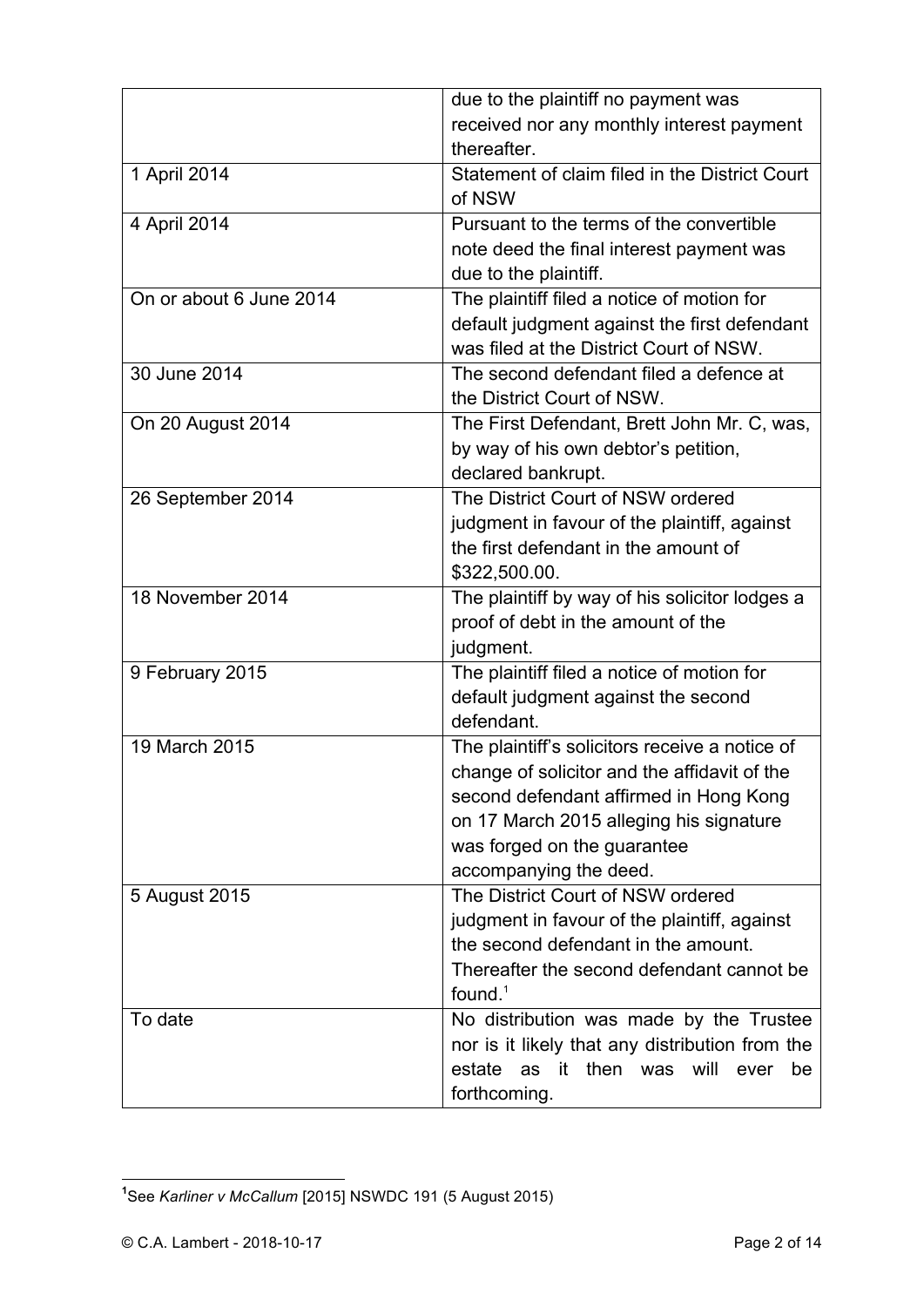### **By what means can the Judgment Debt or its' equivalent be recovered?**

I have been asked to provide an opinion as to whether the damages payable of \$322,500 ordered in the judgment entered in favour of Mr. K against the First Defendant, Mr. C, on 29 September 2014 might be recovered by way of an application for compensation by either the police or by an application from Mr. K himself under the *Victims' Rights and Support Act* 2013.

#### **The Relevant Law**

Section 81 of the *Bankruptcy Act* 1966 provides:

*"(1) Subject to this Division, all debts and liabilities, present or future, certain or contingent, to which a bankrupt was subject at the date of the bankruptcy, or to which he or she may become subject before his or her discharge by reason of an obligation incurred before the date of the bankruptcy, are provable in his or her bankruptcy."*

It is clear, that the judgment of 26 September 2014 is a future debt which the First Defendant became subject to before his discharge by reason of the obligation incurred under the personal guarantee executed in favour of Mr. K on 10 April 2013 forming part of the Convertible Note also executed on 10 April 2013 and is a provable debt for the purposes of the *Bankruptcy Act* 1966.

Section 149(4) of the *Bankruptcy Act* 1966 provides:

*"…the bankrupt is discharged at the end of the period of 3 years from the date on which the bankrupt filed his or her statement of affairs."*

Section 153(1) of the *Bankruptcy Act* 1966 provides:

*"(1) Subject to this section, where a bankrupt is discharged from a bankruptcy, the discharge operates to release him or her from all debts (including secured debts) provable in the bankruptcy, whether or not, in the case of a secured debt, the secured creditor has surrendered his or her security for the benefit of creditors generally."*

On or about 20 August 2017 Mr. C was discharged from bankruptcy and that discharge operated to release him from the judgment debt entered against him on 26 September 2014.

Relevantly where a creditor attempts to take action to enforce a provable debt during the term of the bankruptcy Section 60(1) of the *Bankruptcy Act* 1966 provides: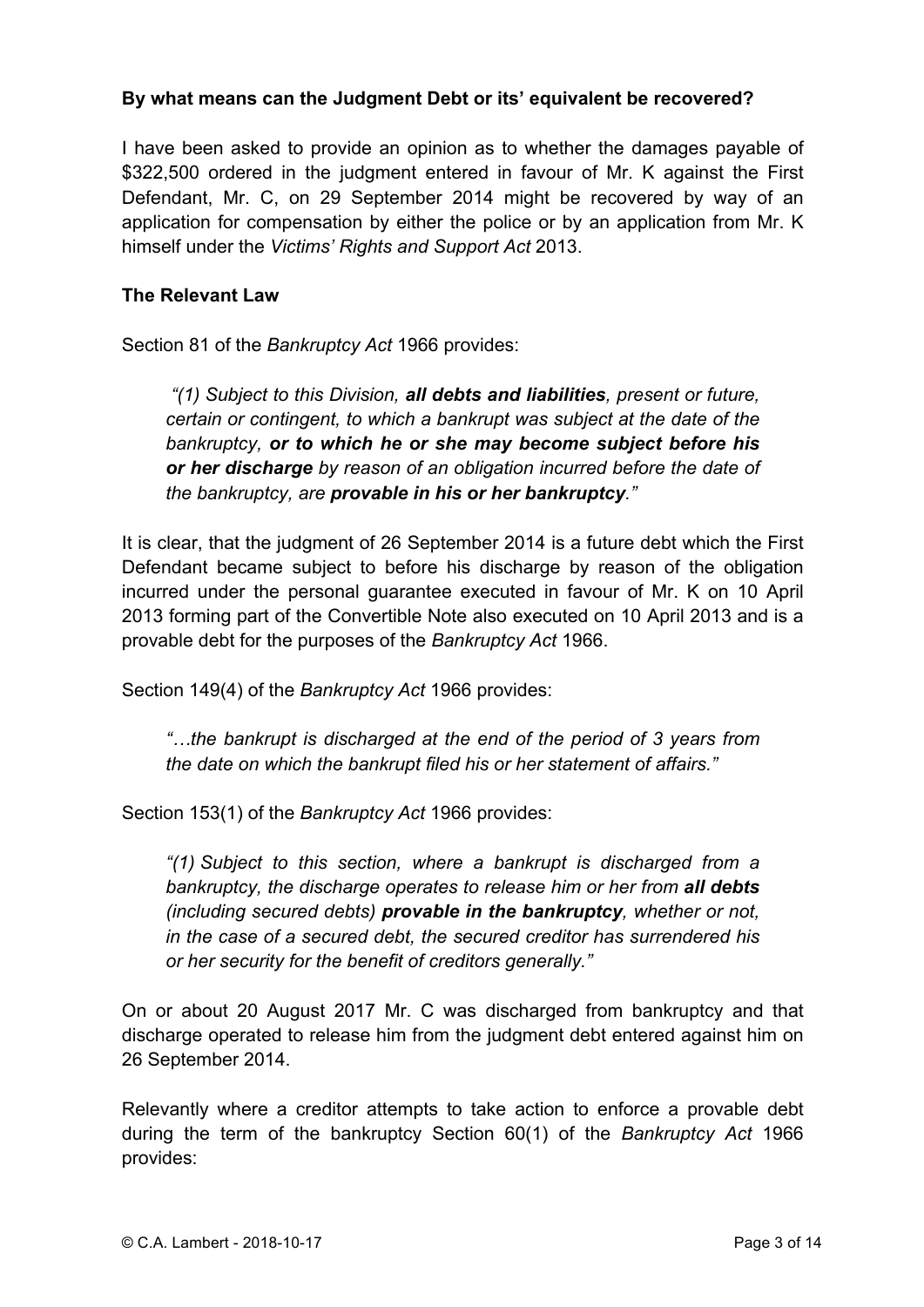*"The Court may, at any time after the presentation of a petition, upon such terms and conditions as it thinks fit: "stay any legal process, whether civil or criminal …against the person or property of the debtor: (i) in respect of the non*‑*payment of a provable debt or of a pecuniary penalty payable in consequence of the non*‑*payment of a provable debt; or (ii) in consequence of his or her refusal or failure to comply with an order of a court, whether made in civil or criminal proceedings, for the payment of a provable debt"* 

It is to be observed that where creditors have attempted to bring proceedings to recover a debt which is provable in bankruptcy Courts have not been reluctant to exercise the discretion provided for under Section 60(1) and stay such an attempt permanently.

#### **What, if any, avenues remain available?**

However, and most importantly for the purposes of this matter Section 82 (3) of the *Bankruptcy Act* 1966 provides:

*"Penalties or fines imposed by a court in respect of an offence against a law, whether a law of the Commonwealth or not, are not provable in bankruptcy."*

Relevantly, Section 97 of the *Victims Rights and Support Act* 2013 (hereinafter "the VRS Act") provides:

*(1) A court that convicts a person of an offence may (on the conviction or at any time afterwards), by notice given to the offender, direct that a specified sum be paid out of the property of the offender to any:*

*(a) aggrieved person, or*

*(b) aggrieved persons in such proportions as may be specified in the direction,*

*by way of compensation for any loss sustained through, or by reason of, the offence or, if applicable, any further offence that the court has taken into account under Division 3 of Part 3 of the Crimes (Sentencing Procedure) Act 1999 in imposing a penalty for an offence for which the offender has been convicted.*

*(2) A direction for compensation may be given by a court on its own initiative or on an application made to it by or on behalf of the aggrieved person.*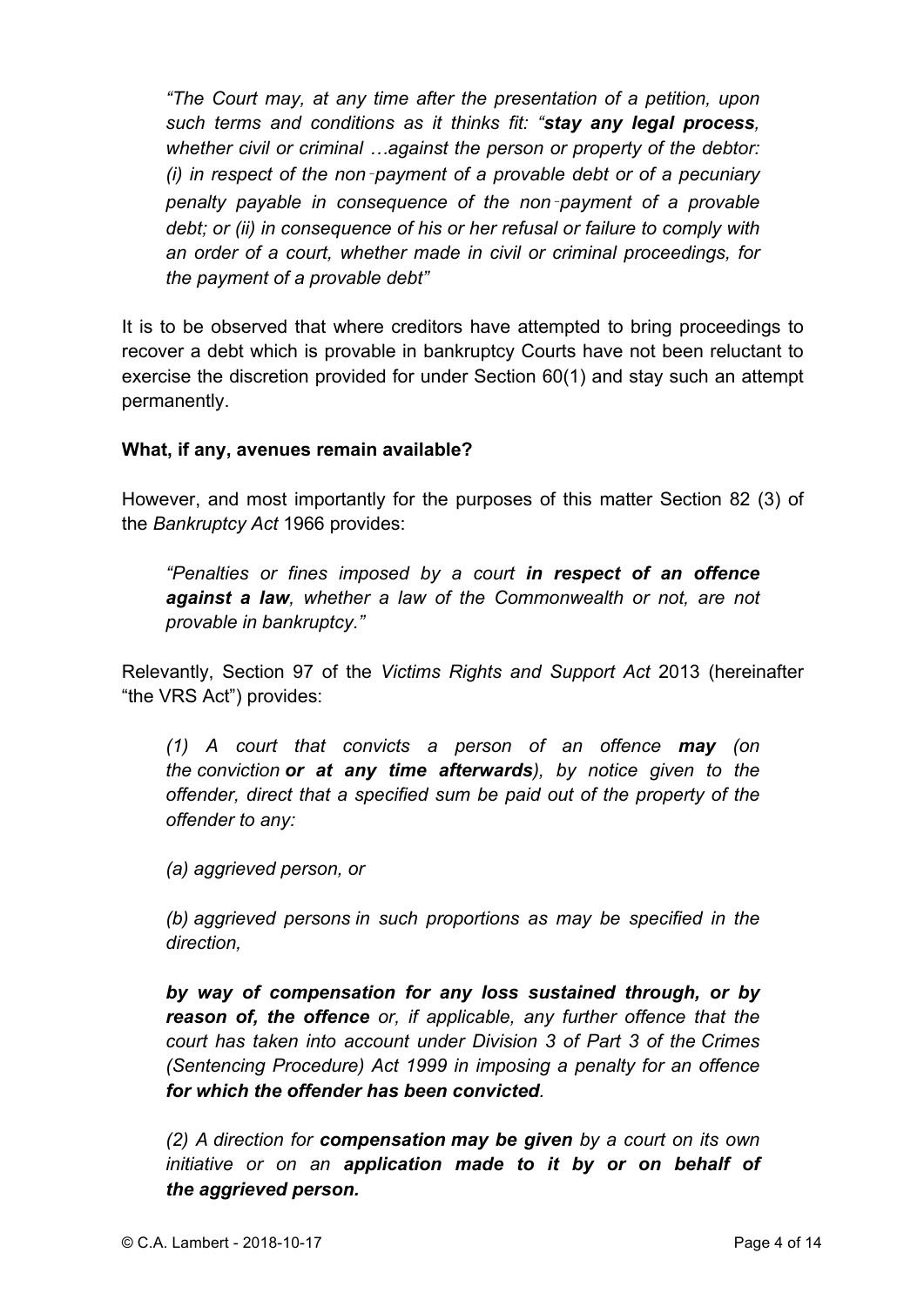Section 99 of the VRS Act then sets out the factors to be taken into consideration in making a Section 97 direction as including:

*"(a) any behaviour (including past criminal activity), condition, attitude or disposition of the aggrieved person which directly or indirectly contributed to the injury or loss sustained by the aggrieved person,*

*(b) any amount which has been paid to the aggrieved person or which the aggrieved person is entitled to be paid by way of damages awarded in civil proceedings in respect of substantially the same facts as those on which the offender was convicted,*

*(c) such other matters as it considers relevant."*

Section 99 (a) above was of no relevance in this matter but clearly Section 99 (b) was of great relevance in the matter.

It could be argued that even though the judgment debt is a provable debt for the purposes of s.81(1) of the *Bankruptcy Act* 1966 from which Mr. C would be released under s.  $153(1)^2$  Mr. K would still be entitled to a direction for compensation under s. 97 of the VRS Act.

Section 100 of the VRS Act describes provides:

*Subject to section 9 of the Criminal Appeal Act 1912 and to the provisions of the Criminal Procedure Act 1986, any sum directed to be paid by an offender to an aggrieved person, under a direction for compensation, must be paid immediately, or within such period (if any) as is specified in the direction, to the registrar of the court for payment to the aggrieved person.*

Section 101 of the VRS Act dealing with the enforcement of directions for compensation provides:

*(1) If a court gives a direction for compensation and the whole or any part of the amount specified in the direction is not paid in accordance*  with the direction, the registrar of the court must, on the application of *the aggrieved person, issue to the aggrieved person a certificate that:*

- *(a) identifies the direction, and*
- *(b) specifies the offender, and*

 $2$  But see the effect of s. 153(2) of the Bankruptcy Act 1966 as set out herein below.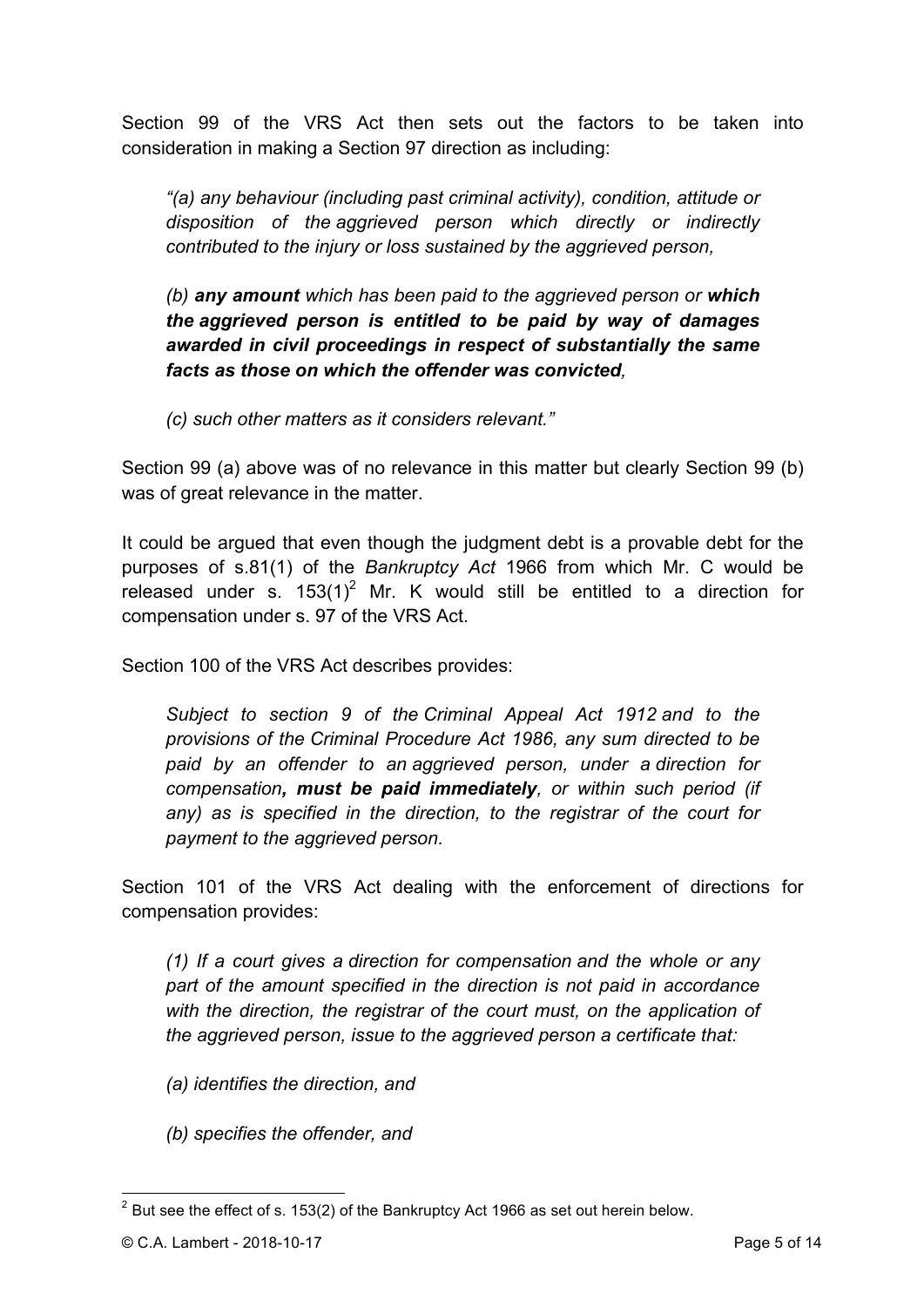*(c) specifies the amount required by the direction to be paid which has not, as at the date of the certificate, been paid to the registrar.*

*(2) The registrar must not subsequently accept any payment from the offender in respect of the direction for compensation identified in a certificate issued under this section.*

*(3) An aggrieved person may file such a certificate in the registry of a court having jurisdiction to order payment of the amount specified in the certificate, and the registrar of that court must immediately enter judgment in favour of the aggrieved person against the offender specified in the certificate for:*

*(a) the amount specified in the certificate as having not been paid, and*

*(b) any fees payable to the registrar in respect of the filing of the certificate.*

*(4) A direction for compensation may only be enforced in accordance with this section and any amount not paid is not payable from the Fund or any other public money.*

Thus, it is to be noted that ultimately where the offender does not pay a direction for compensation the judgment is entered and would require enforcement in the same manner as any other judgment.

## **What is the effect of Section 82(3) of the** *Bankruptcy Act?*

Whilst it is true to say that discharge from bankruptcy releases the debtor from all provable debts, including secured debts, the debtor still remains liable to meet, in full, excepted debts and liabilities and non-provable debts and liabilities. Provided the debts are not provable debts, the creditors of excepted and non-provable debts and liabilities can resume their full legal remedies against the debtor even after discharge.

As the cases I have summarised below demonstrate a penalty imposed by the Court in respect of an offence against the law is not for the purposes of the *Bankruptcy Act* 1966 a provable debt and therefore remains recoverable from the property of the bankrupt.

In this regard in *R v Rumpf* [1988] VR 466 the Full Court of the Supreme Court of Victoria held*;*

*"It is formally conceded that it is not open to the respondent to contend that he lacks means and ability to pay the fine of \$35,000. A fine is not discharged by bankruptcy (s82 (3) and s153 (1))."*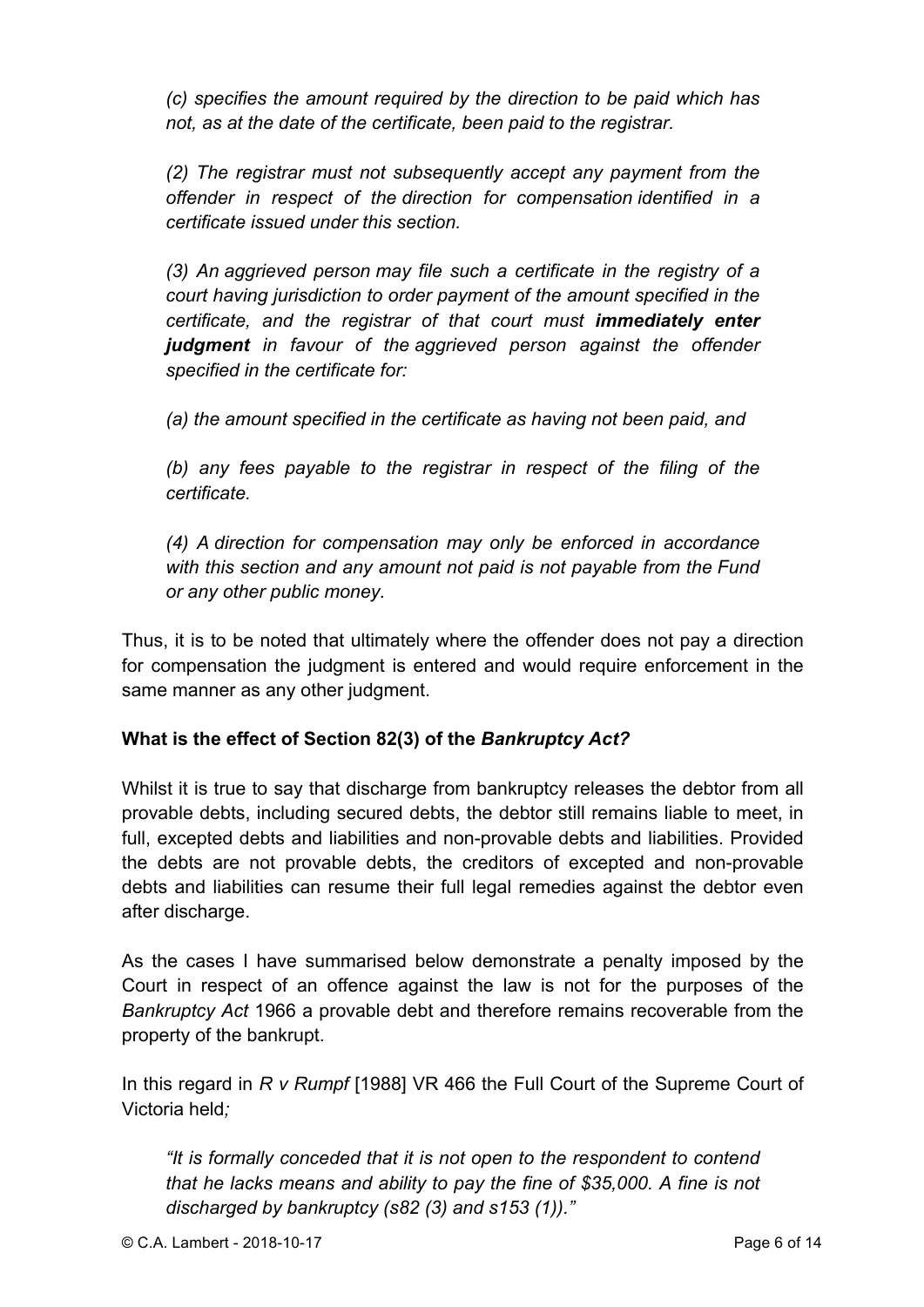Then at first instance in the *State of Victoria v Mansfield* [2003] FCAFC 154 the Federal Court held;

*"The Bankruptcy Act 1924 (Cth) ("the 1924 Act") (which was repealed and replaced by the current Bankruptcy Act) made provision for provable debts in s81. Neither s81 nor any other provision of the 1924 Act contained any provision equivalent to s82 (3) of the current Act…In Re Bradbury; ex parte The King; The Official Receiver (1931) 3 ABC 204 ("Re Bradbury"), Lukin J held that a fine imposed by the Court of Petty Sessions at Swan Hill, in Victoria, upon the bankrupt's conviction for offences under the Game Act 1928 (Vic) was not a provable debt within the meaning of s81 of the 1924 Act. At the heart of his Honour's reasoning was the concern that: [I]f this fine be a debt provable in bankruptcy, this Court is enabled to free the bankrupt, by making an order of discharge, from a pecuniary penalty imposed by the Federal or State Courts for a criminal offence."*

*S82(3) is framed on the premise, first, that a penalty or fine in respect of an offence is imposed by a court to meet the public interest in punishing the offender for his or her offence; and, secondly, that the interests of ordinary creditors should not be adversely affected by the criminal or quasi-criminal conduct of the bankrupt. (If fines or penalties were to be treated as provable debts, then the funds available to ordinary creditors would be diminished…The policy of the Bankruptcy Act points, in this respect, against any unduly narrow construction of s82 (3) where, in reality, a penalty or fine has been imposed for a breach of the law. Furthermore, this policy embraces a penalty or fine imposed by a court for an offence irrespective of what the seriousness of the particular offence might be thought to be.*

*CAN S60 HAVE ANY APPLICATION?*

*Since the penalties imposed on the respondent were not provable debts within s82 (1) of the Bankruptcy Act, s60 (1)(b) can have no application. An enforcement order…is not an order within s60 (1)(b)(ii), because it is not an order "for the payment of a provable debt". Further, s60 (1)(b)(i) cannot apply because there is no provable debt for the purposes of any part of that paragraph."*

Further, on appeal in *State of Victoria v Mansfield* [2003] FCAFC 154 the Full Federal Court held;

*"The relevant issues on the appeal are to be defined by reference to s82 (1), s82 (3) and s60 (1)(b) of the Bankruptcy Act. If the liabilities arising under the State's legislation in respect of the respondent's*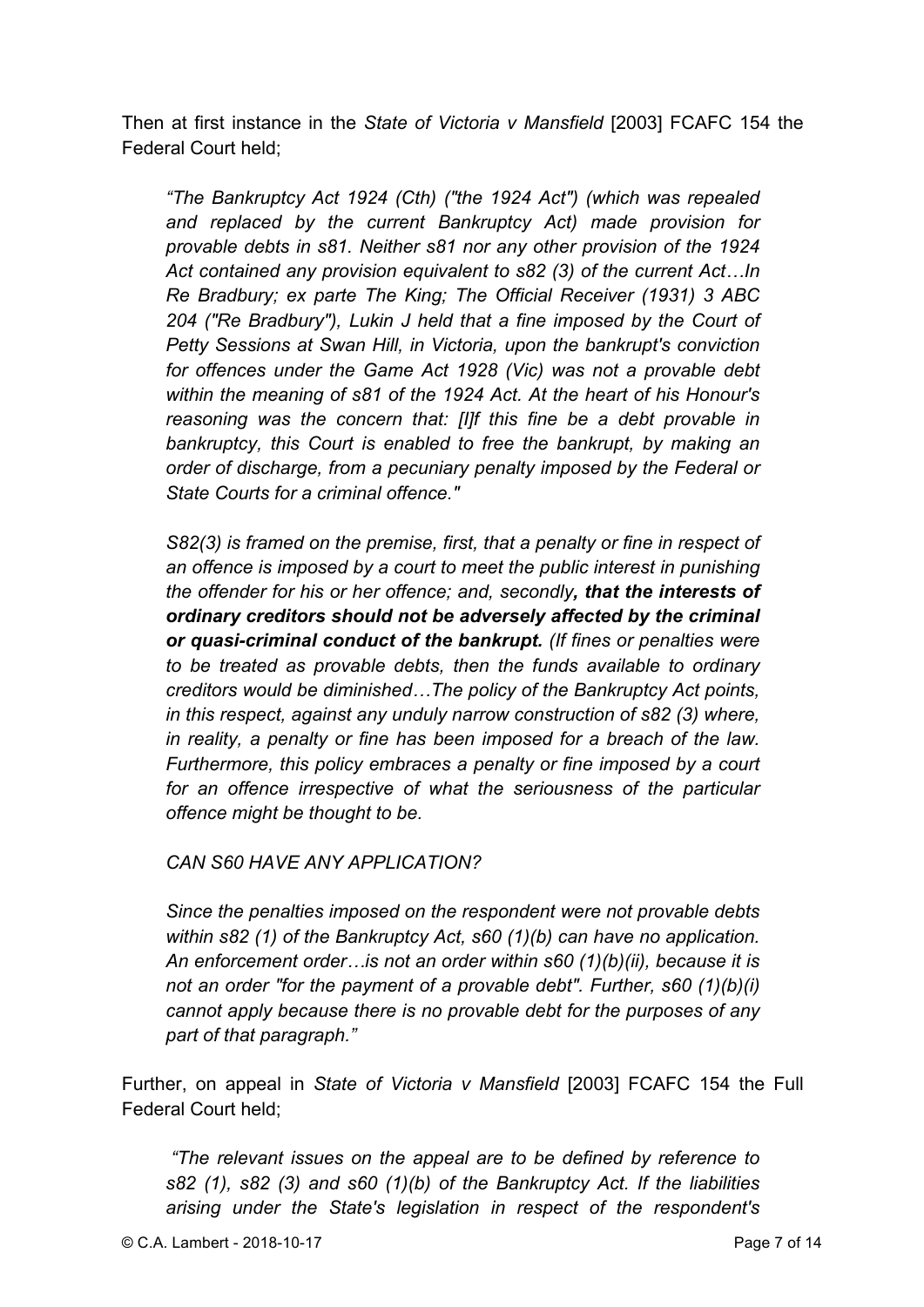*parking infringements are properly characterised as "penalties or fines imposed by a court in respect of an offence against a law", then they cannot give rise to debts that are provable in the respondent's bankruptcy; and the Court cannot make an order under s60 (1)(b)."*

And more recently in *Environment Protection Authority v Ableway Waste Management Pty Ltd* [2005] NSWLEC 469, Lloyd J, applying the decision in Mansfield, regarding the effect of the bankruptcy on any fine held;

*"Mr Tsaur became a bankrupt on 15 June 2005 when his debtor's petition was accepted by the Official Receiver. This raises a question as to whether a fine or monetary penalty impose by the Court, if any, becomes a provable debt in the bankruptcy. If so, then the burden of the fine would be borne not by Mr Tsaur but by his creditors, whose dividend would be thereby diminished. If it is not a provable debt in the bankruptcy then Mr Tsaur would continue to be personally liable for any such fine.*

*Section 82 of the Bankruptcy Act 1966 (Cth) relevantly states: (1) Subject to this Division, all debts and liabilities, present or future, certain or contingent, to which a bankrupt was subject at the date of the bankruptcy, or to which he or she may become subject before his or her discharge by reason of an obligation incurred before the date of the bankruptcy, are provable in his or her bankruptcy. (3) Penalties or fines imposed by a court in respect of an offence against a law, whether a law of the Commonwealth or not, are not provable in bankruptcy.*

*In State of Victoria v Mansfield (2003) 130 FCR 376; (2003) 199 ALR 395, a Full Bench of the Federal Court considered whether parking infringement penalties were provable debts within the meaning of s 82(1) of the Bankruptcy Act. Specifically, the Full Court considered the critical question: "Are relevant liabilities properly characterised as penalties or fines imposed by a court in respect of an offence against a law of the State?" (at 399[16]). The Full Court then considered the policy behind s 82(3) of the Bankruptcy Act and said (at [33]):*

*Section 82(3) is framed on the premise, first, that a penalty or fine in respect of an offence is imposed by a court to meet the public interest in punishing the offender for his or her offence; and, secondly, that the interests of ordinary creditors should not be adversely affected by the criminal or quasi-criminal conduct of the bankrupt…*

*The decision in Mansfield was followed and applied by Palmer J in Australian Winch and Haulage Co Pty Ltd v State Debt Recovery Office [2005] NSWSC 423. The question was whether a fine imposed by the*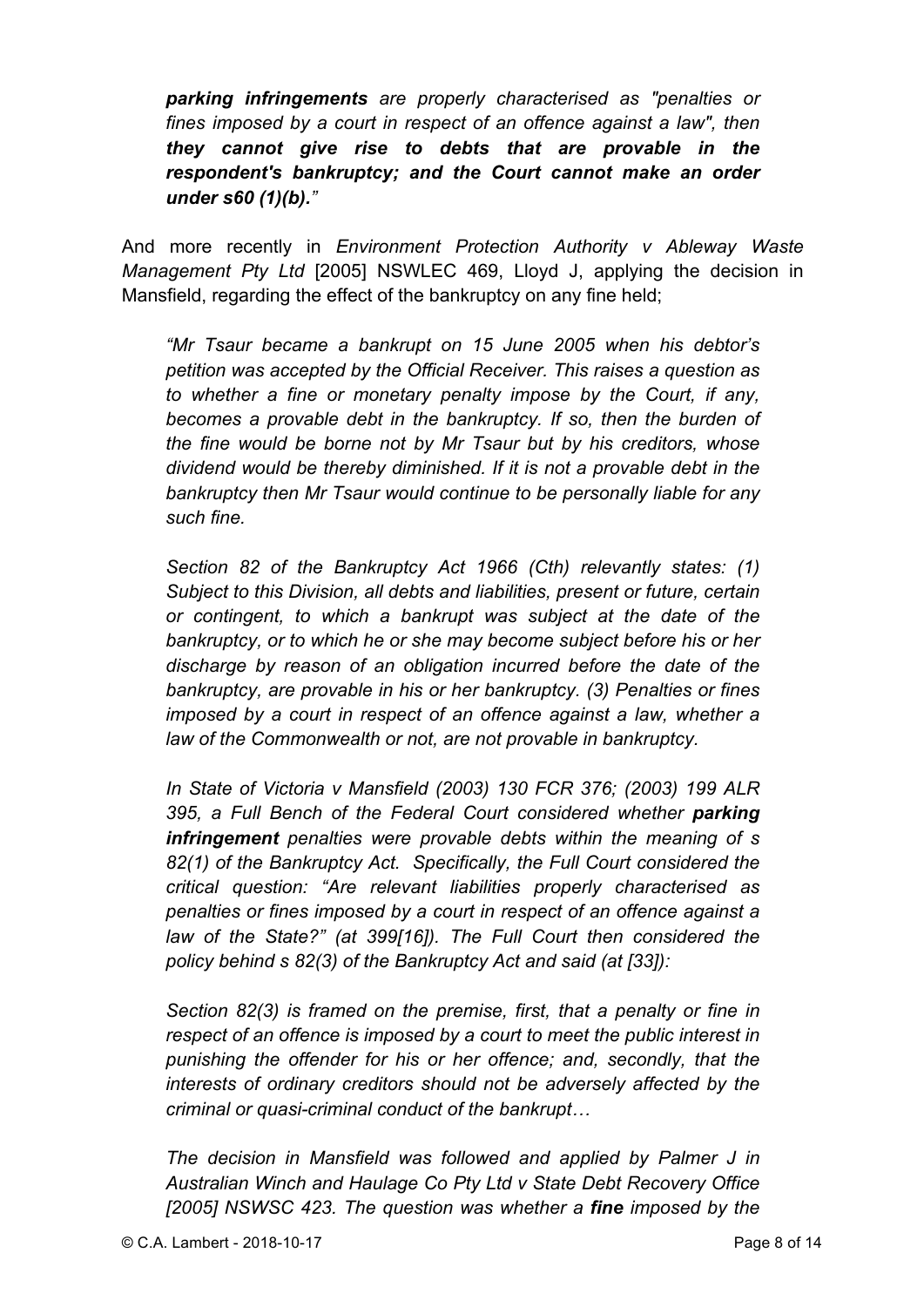*Industrial Relations Commission of New South Wales on a company for a breach of the Occupational Health and Safety Act 1983 (NSW) was a provable debt against an insolvent company by virtue of the operation of s 553B (1) of the Corporations Act 2001 (Cth). Palmer J found that the fine was not a provable debt and in following Mansfield said (at [10]):*

*It will be seen at once that, if the argument of the Plaintiff in the present case is correct, the rationale behind s 553B (1) would be defeated utterly. The burden of the fine imposed by the Industrial Relations Commission on the Plaintiff will be borne, not by the Plaintiff and its shareholders, but by the Plaintiff's creditors, whose dividend from the Deed Fund will be diminished substantially. Further, if the Plaintiff's argument is correct, the deterrent effect of a fine or penalty imposed upon a company by a court may be very easily negated by the simple expedient of entering into a Deed of Company Arrangement ….*

*Having regard to these considerations I conclude that a fine imposed by the Court for an offence of contempt of court is a fine for "an offence against a law" within the meaning of s 82(3) of the Bankruptcy Act. It would follow that any fine imposed by the Court would not be provable in the bankruptcy. Neither would the Federal Court be empowered to make orders under s 60 of the Bankruptcy Act or to place any limit on the Court to punish the contemnor for his contempt."*

As the above cases make clear a penalty imposed by a court in respect of an offence does not constitute a provable debt for the purposes of the *Bankruptcy Act* 1996 and does not shield Mr. C from an action to enforce a penalty or fine imposed on him by a Court.

## **Does a direction for compensation constitute a penalty or fine for the purposes of Section 82 (3) of the** *Bankruptcy Act?*

Given, that a penalty imposed by a court in respect of an offence does not constitute a provable debt for the purposes of the *Bankruptcy Act* 1996 and will not shield Mr. C from an action to enforce that penalty or fine the relevant question becomes does a direction for compensation under Section 97 of the VRS Act 2013 qualify as a penalty or fine for the purposes of Section 82 (3) of the Bankruptcy Act?

In the matter of *Moore-McQuillan v Scott and Others* [2006] FCA 63 Mansfield J held:

*"Under the earlier legislation, Re Bradbury; Ex parte The King; Official Receiver (Respondent) (1931) 3 ABC 204 had held that a penalty for a*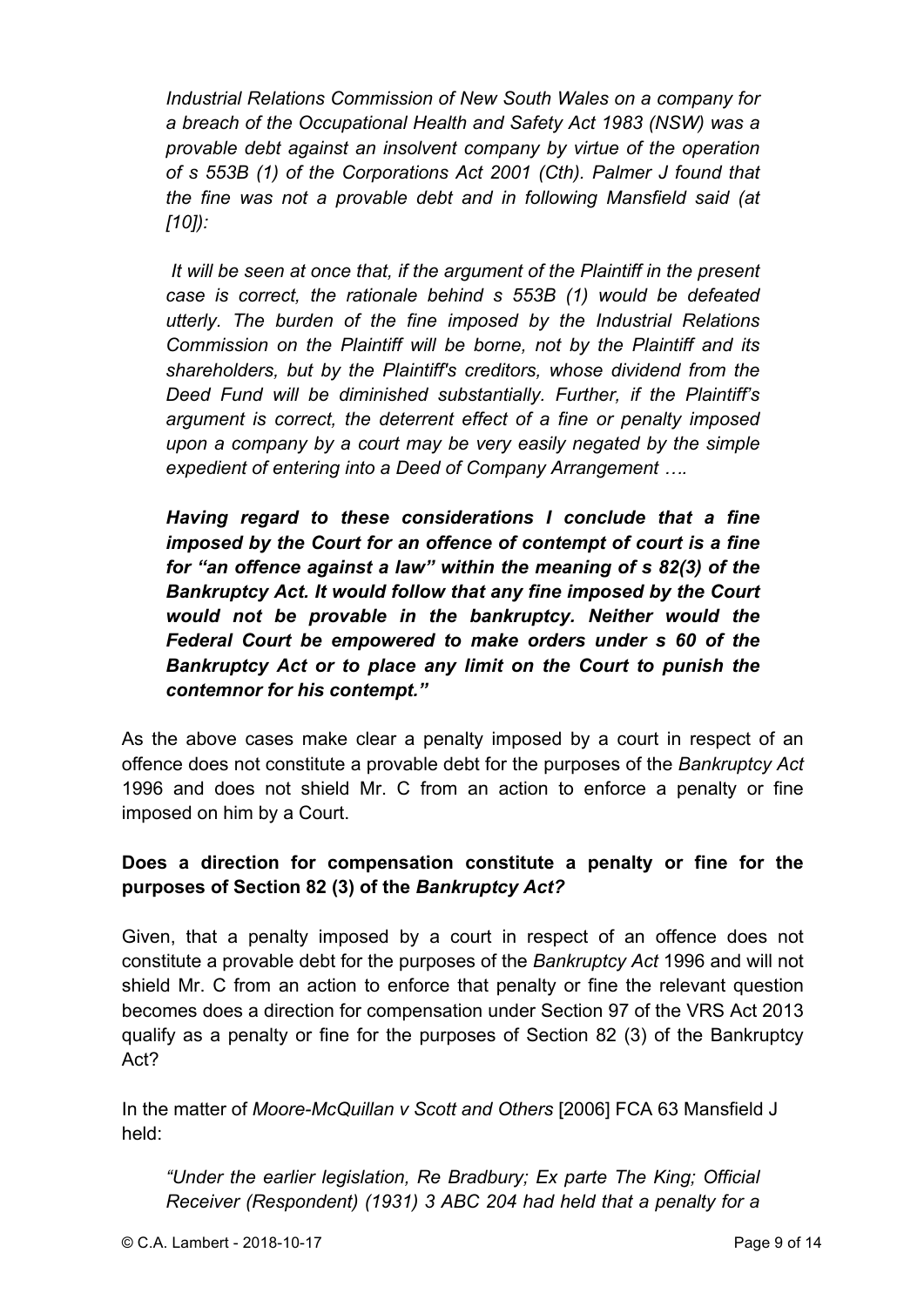*criminal offence was not a provable debt. In that case the relevant liability comprised a fine imposed for certain offences under the Game Act 1928 (Vic) and the costs ordered to be paid...In essence, the liability was found not to be a provable debt because it was in the nature of a punishment. The question was, however, addressed in a somewhat different context in Re Caddies; Ex parte Stapleton [1963] QWN 5. The bankrupt, before his bankruptcy, had been convicted of false pretences, fined, and ordered to make restitution within three months, with a term of imprisonment in default of payment. Before the three month period had expired, he became bankrupt. He was, however, then arrested for non-payment of the fine and restitution, although the bankrupt by then had made some part payment which well exceeded the amount of the fine itself. Gibbs J at 158 held that the order of the police Court was of a punitive character, in particular as the magistrate had a discretion whether to make a restitution order, and whether to order a term of imprisonment in default of compliance with it. Once the characterisation of the order as being "something in the nature of punishment" was made, it was not an order in the nature of legal process to procure payment. The Court concluded that there was no power under the Bankruptcy Act 1924-1960 (Cth) to discharge the order upon which the bankrupt had been imprisoned. See also Commissioner for Motor Transport v Train (1972) 127 CLR 396; Re Hollis (1968) 15 FLR 386.* 

*In this matter, the Court is asked to determine whether, under s 60(1)(b), any process undertaken under the Sentencing Act should be stayed because it is "in respect of the non-payment of a provable debt", or because it is in consequence of the applicant's "failure to comply with [the order] for the payment of a provable debt". Unlike the restitution cases referred to above, the costs order made under s 120(3)(b) of the Compensation Act was in respect of the costs of WorkCover and not to compensate it for its loss resulting from the commission of the offences under s 120(3)(a). It remains to be seen whether that factual difference is significant…*

*In this matter, s 120(3) of the Compensation Act is clearly a compensatory provision. It is intended to provide a direct means of compensation following a conviction for an offence against s 120(1), for both loss sustained by the commission of the offence and for its costs. The costs provided for extend to the investigation of the offence. The Court has no discretion to exercise under s 120(3). It obliges the Court to make the order sought on the application of WorkCover. It applies equally to "self-insurers", that is, exempt employers. Clearly its focus is not punitive but compensatory. For those reasons, I characterise the order made under s 120(3) that the applicant pay to WorkCover \$115,000 for costs incurred in the*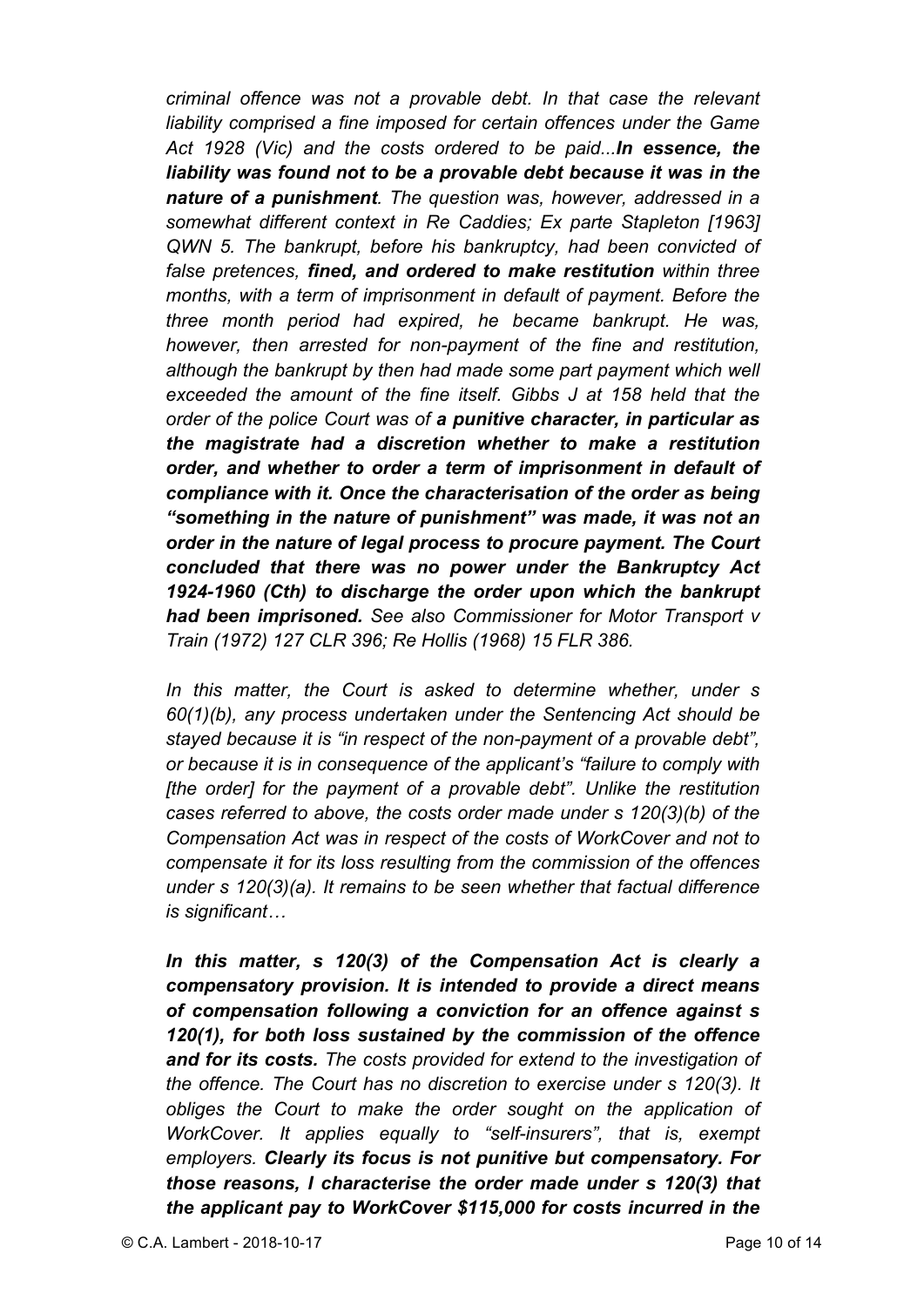*investigation and prosecution of the offences as one in respect of which s 60(1) of the Act is available to stay any legal process for its recovery under the Sentencing Act. The underlying liability, namely the costs of WorkCover in investigating and prosecuting the offences, is one which WorkCover could prove in the bankruptcy of the applicant."*

Also in *Re: The Bankrupt Estate of Allan Andrew Keogh Ex Parte: Allan Andrew*  Keogh V. Director of Public Prosecutions for The State of New South Wales<sup>3</sup> concerned a matter where the applicant had been found guilty in 1982 upon two counts of obtaining money by false pretences. Sentence was deferred upon Mr. Keogh entering into two bonds, each of three years, conditional upon his paying **compensation** in a total amount of \$13,644.10.

Although the proceedings concerned an application under s60(1) of the *Bankruptcy Act* 1966 or the exercise of the discretion by the Court to prevent the imposition of a custodial sentence for the failure of the bankrupt to make the compensation payments there was no dispute between the parties and it was accepted by the Court that, to the extent that the compensation had not been paid, it represented the sum of provable debts.

Further in *Re: The Bankrupt Estate of Allan Andrew Keogh Ex Parte: Allan Andrew Keogh V. Director of Public Prosecutions for The State of New South Wales*, Burchett J placed emphasis upon the findings of Pincus J in *Re Lenske; Ex parte Lenske* (1986) 9 FCR 532 a matter that involved an order for **restitution** in respect of stealing offences.

Therein Pincus J at 535 said:

*"The central point to be considered, in my view, is that the offences in question, although no doubt serious enough, were not inherently of great heinousness; the sentencing court did not believe that a custodial sentence was warranted. While different considerations may apply where the compensation or restitution is ordered by reason of some truly vicious crime, it seems to me that, in an ordinary case such as this, prima facie the discretion should be exercised in favour of the applicant. I can see that it is a difficulty that ... the sentencing court may well have imposed a heavier sentence if no order for restitution, with its accompanying penalty in default, had been imposed. However, that will very often be so in cases of this sort and cannot, I think, justify the dismissal of the application."*

 $\overline{a}$ 

**<sup>3</sup>** [1995] FCA 1721 (5 December 1995)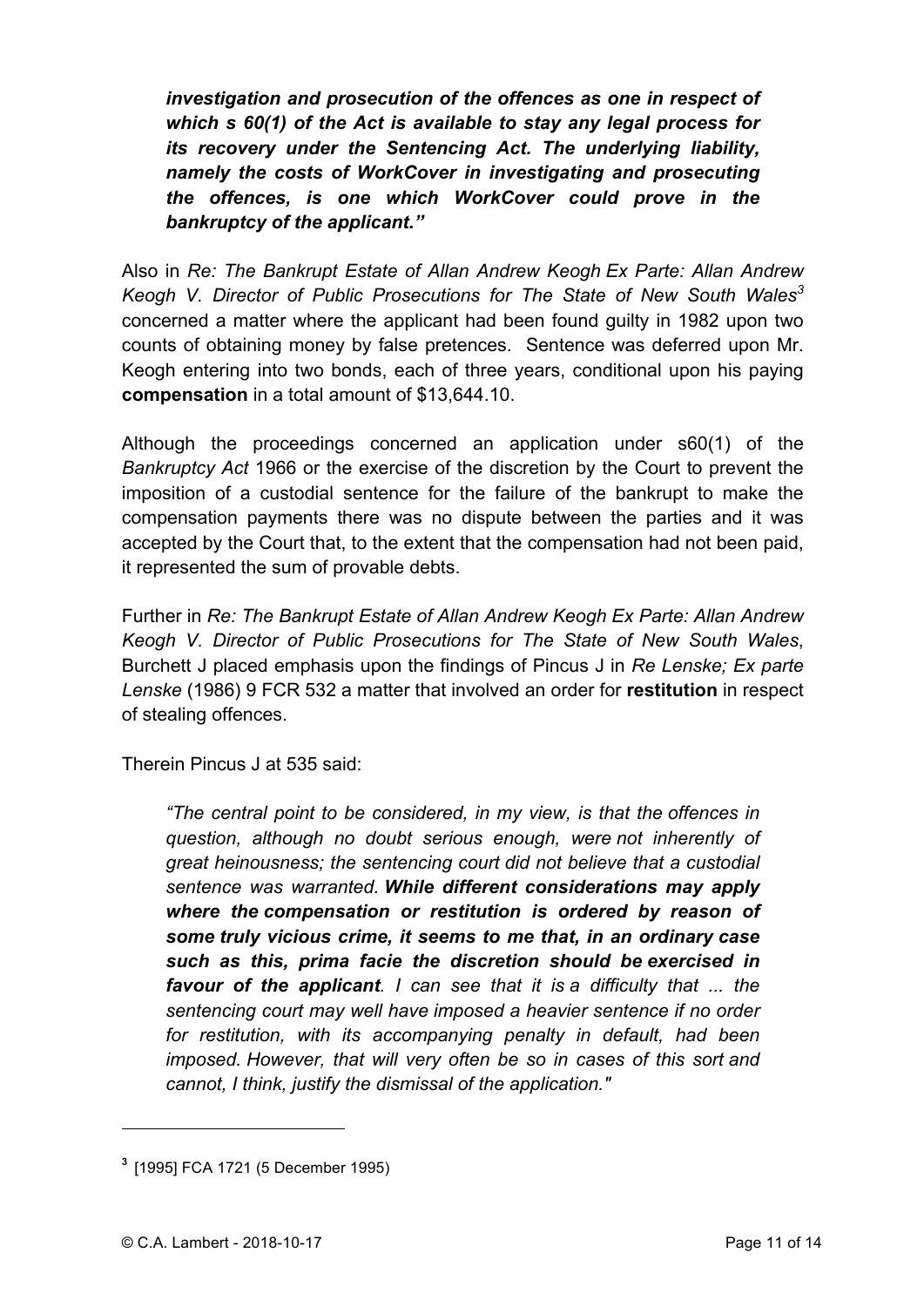It is probably unlikely that where the NSW Police prosecute and obtain a conviction against Mr. C under s.192E (1) of the *Crimes Act NSW* 1900 which provides*:*

*"A person who, by any deception, dishonestly: (a) obtains property belonging to another, or (b) obtains any financial advantage or causes any financial disadvantage, is guilty of fraud*"

It is probably unlikely that where the NSW Police prosecute and obtain a conviction against Mr. C under s.192E (1) that, irrespective of the fact that the maximum penalty for this offence is 10 years' imprisonment, the court will impose a custodial sentence. In this respect, I am not of the opinion the Court would find Mr. C's crime was sufficiently heinous or vicious to impose a custodial sentence.

In light of the above cases, in particular, *Moore-McQuillan v Scott and Others*  where Mansfield J relied on *Re- Higgins; Ex parte Higgins* (1984) for FCR 533 on the basis that "*the fine and costs imposed were in reality the punishment*" and found that an order for compensation under the *Workers Rehabilitation and Compensation Act* 1986 (SA) rather than being punitive was compensatory in nature and therefore was neither a penalty nor fine for the purposes of s.82(3) of the *Bankruptcy Act* 1966 I am not of the opinion that a Court would find that a direction for compensation under Section 97 of the VRS Act 2013 obtained whilst Mr. Callum was still in bankruptcy is a penalty or fine for the purposes of s.82(3) of the *Bankruptcy Act* 1966 and therefore exempt for the purposes of Mr. C's bankruptcy.

It should be understood the above opinion is premised on the assumption that any application made under Section 97 of the *Victims Rights and Support Act* 2013 by either the police or Mr. K had been made before Mr. C was discharged from bankruptcy on 20 August 2017.

Importantly, where the application is made under Section 97 of the VRS Act and a direction for compensation issued after Mr. C is discharged from bankruptcy then this would not, in my opinion, for the purposes of s.81(1) of the *Bankruptcy Act*  1966 be a debt "*to which a bankrupt was subject at the date of the bankruptcy, or to which he or she may become subject before his or her discharge by reason of an obligation incurred before the date of the bankruptcy"* and could therefore be recovered.

#### **Is it necessary to obtain a s.97 VRS Act direction to recover against Mr. C?**

Section 153(2) of the *Bankruptcy Act* 1966 provides:

*"The discharge of a bankrupt from a bankruptcy does not: ... (b) release the bankrupt from a debt incurred by means of fraud or a*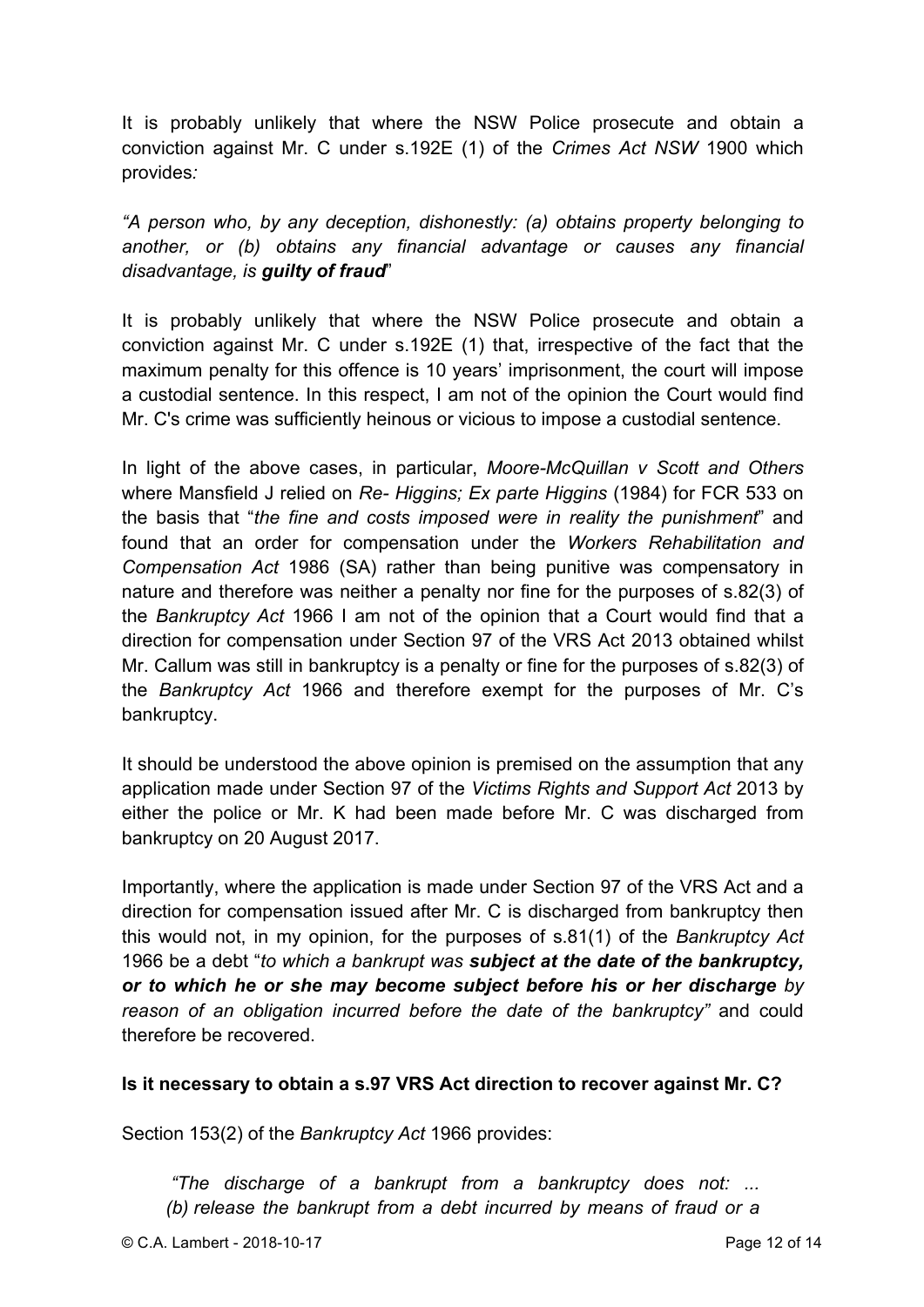*fraudulent breach of trust to which he or she was a party or a debt of which he or she has obtained forbearance by fraud".*

In *Skalkos v Smiles and Ors* [2006] NSWSC 192 (27 March 2006) that concerned the Plaintiff advancing some \$370,000 to the associated entities of the First Defendant that was never repaid on the basis of misrepresentations made by the First Defendant Johnson J at 62 to 65 held:

*"The term "fraud" in s.153(2)(b) of the Act has been given a broad meaning. In Chittick v Maxwell, Young J (as his Honour then was) held that s.153(2)(b) of the Act was applicable in circumstances where equitable fraud had been established. On appeal, Mahoney JA (Priestley and Powell JJA agreeing) upheld this finding: Maxwell v Chittick. Mahoney JA said at 13:*

*"It was submitted for Mr Maxwell that the result of the composition with creditors which was effected in 1991 was that he was released from the claims made by the plaintiffs. Section 153(2)(b) of the Bankruptcy Act 1966 provided that no discharge should be effected so as to 'release the bankrupt from a debt incurred by means of fraud or a fraudulent breach of trust to which he was a party or a debt of which he has obtained forbearance by fraud'. The learned judge concluded, and I agree, that the 'debt' owed to the plaintiffs was incurred by means of fraud or a fraudulent breach of trust. As the learned judge has pointed out, the term 'fraud' in the bankruptcy provisions in this regard has been given a broad interpretation…there was deceit in the nature of fraud at that time. That deceit was repeated at the time the deed was executed…In my opinion, on each of the relevant occasions, there was fraud within the meaning of the statute. I agree with the judge's conclusions in this regard."*

*The decision of the Court of Appeal in Maxwell v Chittick was followed by Debelle J in Re Bosun, where His Honour said at paragraph 18: …As was observed by Mahoney JA in Maxwell v Chittick (unreported, NSW Court of Appeal, 23 August 1994):*

*'The term 'fraud' in the bankruptcy provisions in this regard has been given a broad interpretation'."*

*The Further Amended Statement of Claim contains express allegations that the seven sets of representations allegedly made by the First Defendant were false or were made with reckless indifference as to their truth.*

*In SGB v The Queen (2005) HCA 80, Gummow, Hayne and Heydon JJ said at paragraph 2:*